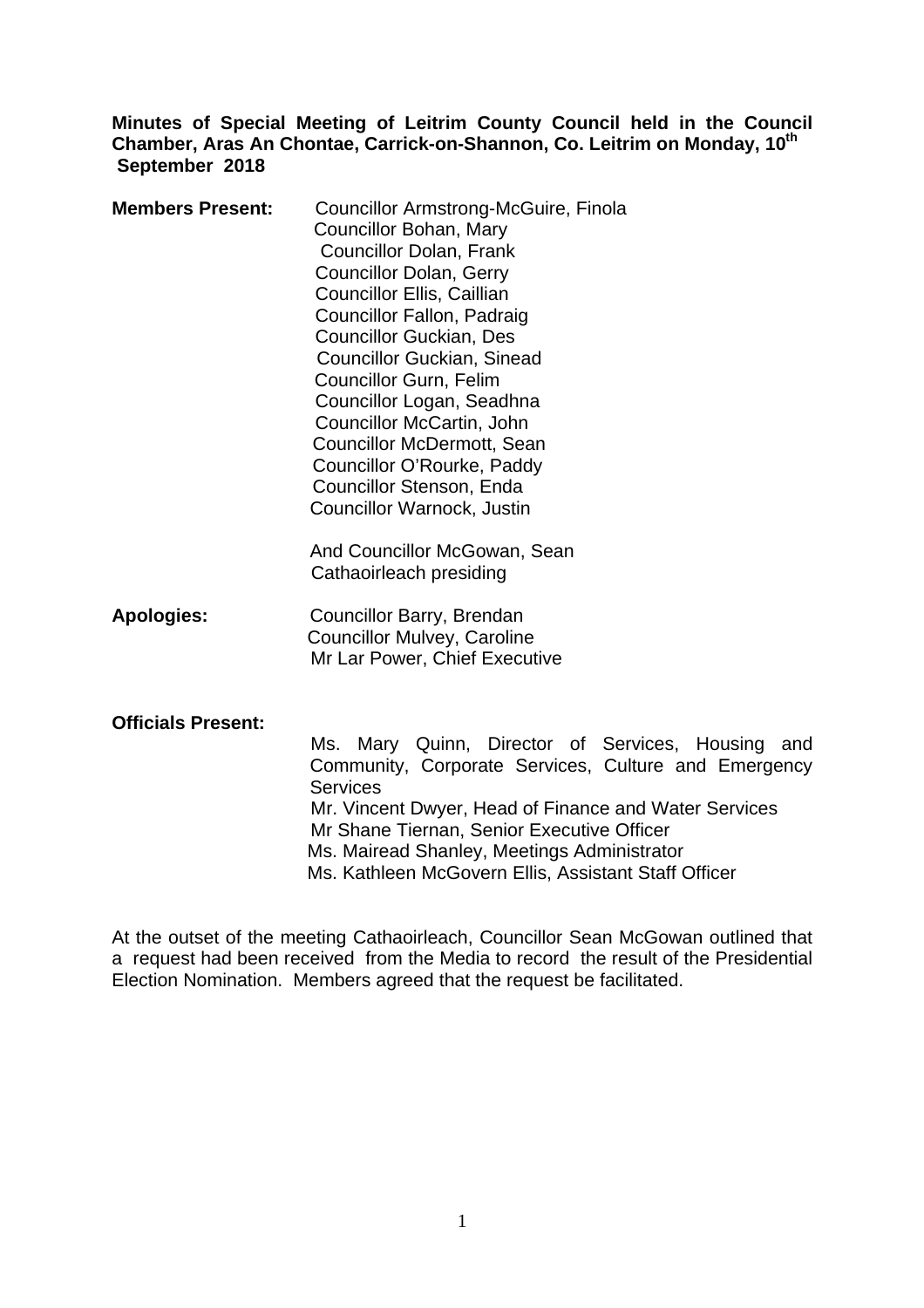# **Notices of Motions**

## **18/156 10/09/2018 Presidential Election Nomination**

Cathaoirleach, Councillor Sean McGowan outlined that Motion No 1 in the name of Councillor Mary Bohan and Motion No 2 in the name of Councillor Enda Stenson and Motion 3 in the name of Councillor John McCartin were all nominating Sean Gallagher as a candidate for the Election for the Officer of President of Ireland.

# **To consider the following Notice of Motion submitted by Councillor Mary Bohan**

"That Leitrim County Council do hereby nominate Seán Gallagher of Eden Gate, Delgany, Greystones, Co. Wicklow as a candidate for the Election for the Office of President of Ireland pursuant to Article 12 of Bunreacht na hÉireann and the Presidential Election Act 1993 as amended."

# **To consider the following Notice of Motion submitted by Councillor Enda Stenson**

"That Leitrim County Council do hereby nominate Seán Gallagher of Eden Gate, Delgany, Greystones, Co. Wicklow as a candidate for the Election for the Office of President of Ireland pursuant to Article 12 of Bunreacht na hÉireann and the Presidential Election Act 1993 as amended."

#### **To consider the following Notice of Motion submitted by Councillor John McCartin;**

"That Leitrim County Council do hereby nominate Seán Gallagher of Eden Gate, Delgany, Greystones, Co. Wicklow as a candidate for the Election for the Office of President of Ireland pursuant to Article 12 of Bunreacht na hÉireann and the Presidential Election Act 1993 as amended."

Councillor Enda Stenson said it was a great honour for him to propose Mr Sean Gallagher to go forward to contest the Presidential Election. Councillor Mary Bohan supported this and said Mr Gallagher conducted his last campaign for President Election in a very honest manner and he is a man of the highest integrity.

Councillor John McCartin said it was a privilege to put forward a motion to nominate Mr Sean Gallagher to go forward to contest the Presidential Election and he pointed out that he is a man that understands border issues and he is a man who has worked hard for the marginalized in society.